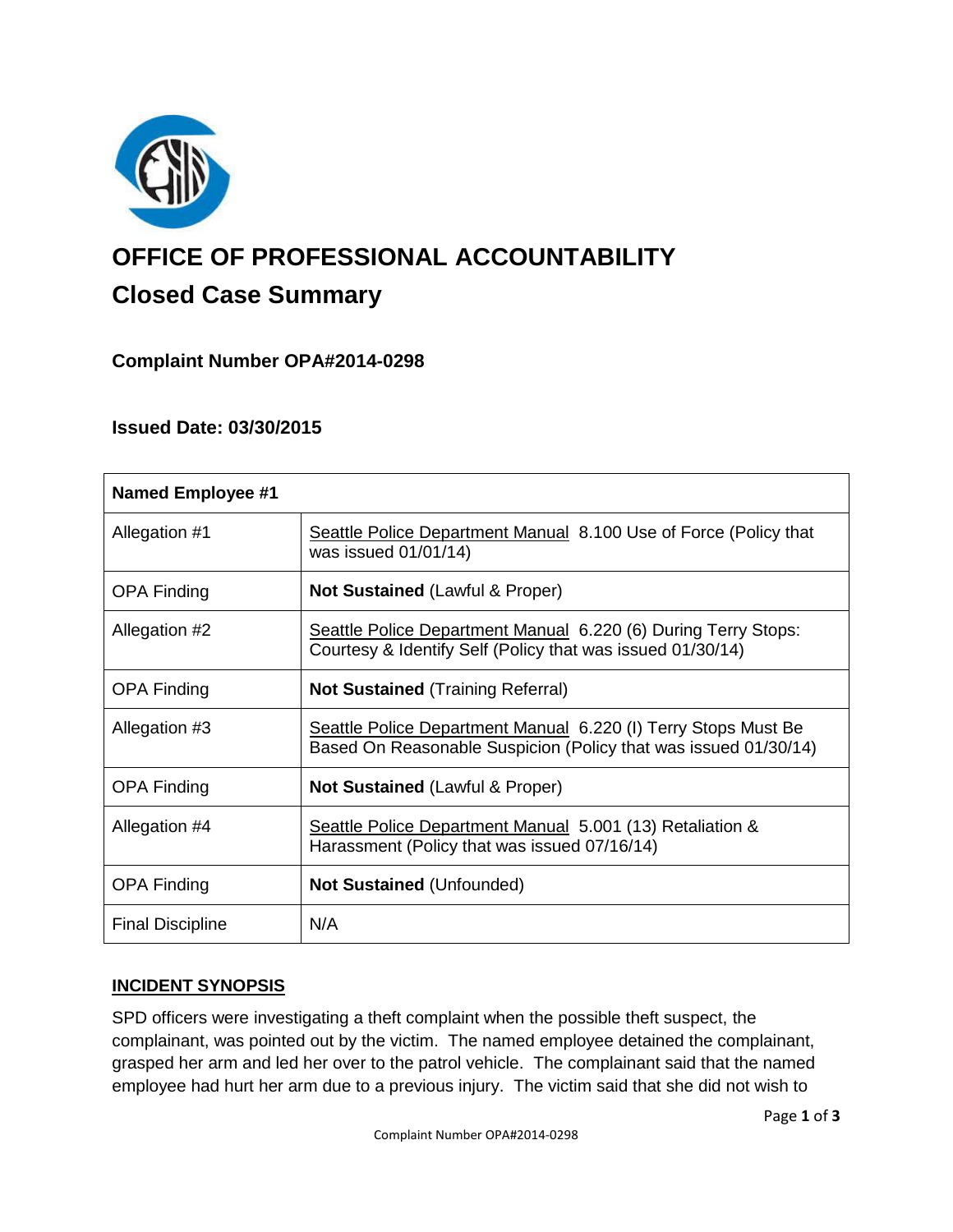pursue to the matter further. The named employee told the complainant that she was free to leave. The complainant asked for the named employee's name and he pointed to his badge and then asked for the complainant's name. The named employee told the complainant that she was not free to leave while he ran an identity check. The complainant was released from the scene after the identity check.

## **COMPLAINT**

The complainant alleged that the named employee used excessive force during her detention for a theft investigation. After releasing the complainant, the named employee may not have identified himself when asked and may have detained the complainant a second time because she requested this information.

## **INVESTIGATION**

The OPA investigation included the following actions:

- 1. Review of the complaint memo
- 2. Interview of complainant
- 3. Search for and review of all relevant records and other evidence
- 4. Review of In-Car Videos
- 5. Interviews of SPD employees

## **ANALYSIS AND CONCLUSION**

The complainant had been suspected of committing a crime and so the named employee had a reason to detain the complainant. While the complainant stated that the named employee's grasp of her arm caused pain due to a previous injury, it was reasonable that he held her arm as he escorted her to the patrol vehicle. Even though the victim stated that she did not want to go further with the theft investigation, it did not eliminate the validity of the Terry Stop and lawful detention of the complainant. The named employee told the complainant that she was free to go and then she asked for his name. Pointing to his name on his uniform was not the most courteous way to provide the information. The named employee admitted this and recognizes the need to do so on in a more professional manner. After the named employee told the complainant she was free to leave, the named employee realized he had not obtained her name and other information for the incident report and so detained her further to perform an identity check. The investigation was still on-going by the other officers and the identity check took less than two minutes and did not appear to be an intimidation or coercive action against the complainant.